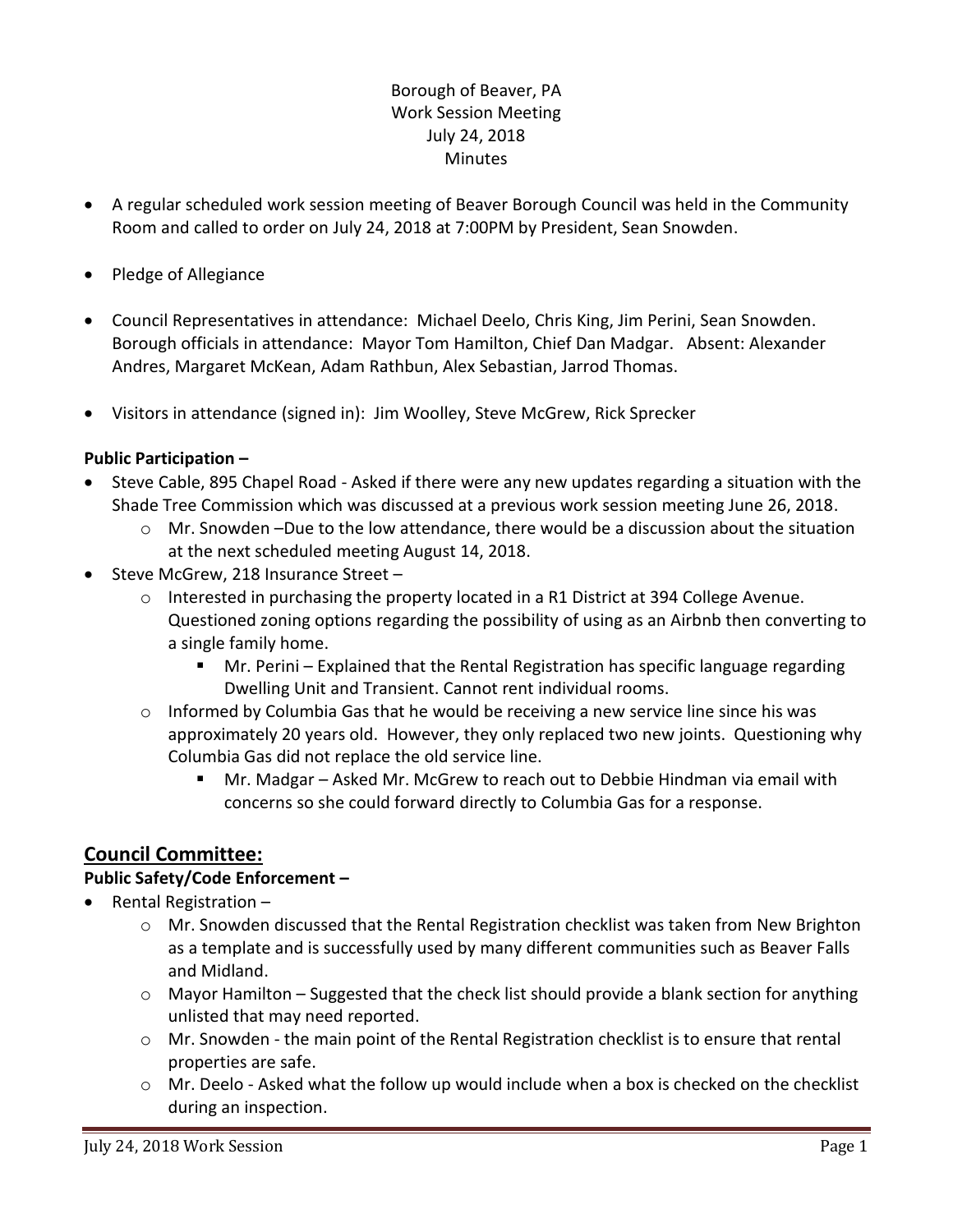- Mr. Madgar, Mr. Snowden Corrective action would be taken on the items checked off.
- $\circ$  Mr. Snowden Asked if a practice run should be held to determine how long an average inspection would take.
	- Mr. Madgar Was informed from New Brighton that an average inspection lasts about 10 to 15 minutes.
	- Discussed that the code enforcement officer will shadow an officer from New Brighton during a rental inspection
- Rick Sprecker Shared photos with council of a restaurant located on Third Street of improper disposal of grease and the fire hazard it presented. He asked if this may be brought to the attention to the Health Inspector.
	- o Debbie Hindman Informed Mr. Sprecker that she would have the Health Inspector contact him for any further action needed.
- Mr. Madgar Discussed a potential Ambridge task force that has an official on duty to enforce the fire code county wide but still needs the approval from the District Attorney. He asked if this would be something to consider as a solution for this issue.
	- $\circ$  Mr. Perini Added that there may be someone from the Fire Department interested in that position
- Mr. Sprecker
	- o Zoning Hearing Board will meet on August 6, 2018 regarding a sign variance located at 469 Market Street. The proposed building sign is to replace a recently removed sign advertising a legal non-conforming use business.
	- o Expressed his concerns of use of larger fire pits in town

## **Finance – Reported by Mr. Perini**

- Budget will be discussed in 4 weeks
	- $\circ$  Mr. Snowden complimented Mr. Perini on the information and organization he provides while discussing the budget.
	- o Mr. Madgar also complimented Mr. Deelo for his help during the budget discussions.

# **Highway –**

 Mr. Madgar – Stated that Mr. Martone will be preparing the following: Bid for curbs and sidewalks for Laura and Park Streets; Letter informing Laura and Park Street residents of the estimated cost of curbs and sidewalks; Letter to residents regarding the estimated completion of the Columbia Gas Project.

# **General Government – Reported by Mr. Deelo**

- Discussed the previous idea with the Planning Commission of a multi-purpose building located at Shaw Park. Asked if Borough Manager would attend next Planning Commission meeting to discuss the idea further and potential funding.
- Ms. King Asked for any comparison numbers from 2 Mile Run.
	- $\circ$  Mr. Madgar Received estimated numbers from 2-3 years ago that they rented 260-270 times per year. Previous discussion of this multi-purpose building estimated a cost of \$700,000 to \$800,000. There are grants available which require match money. The drawings that were presented to the Planning Commission are preliminary drawings.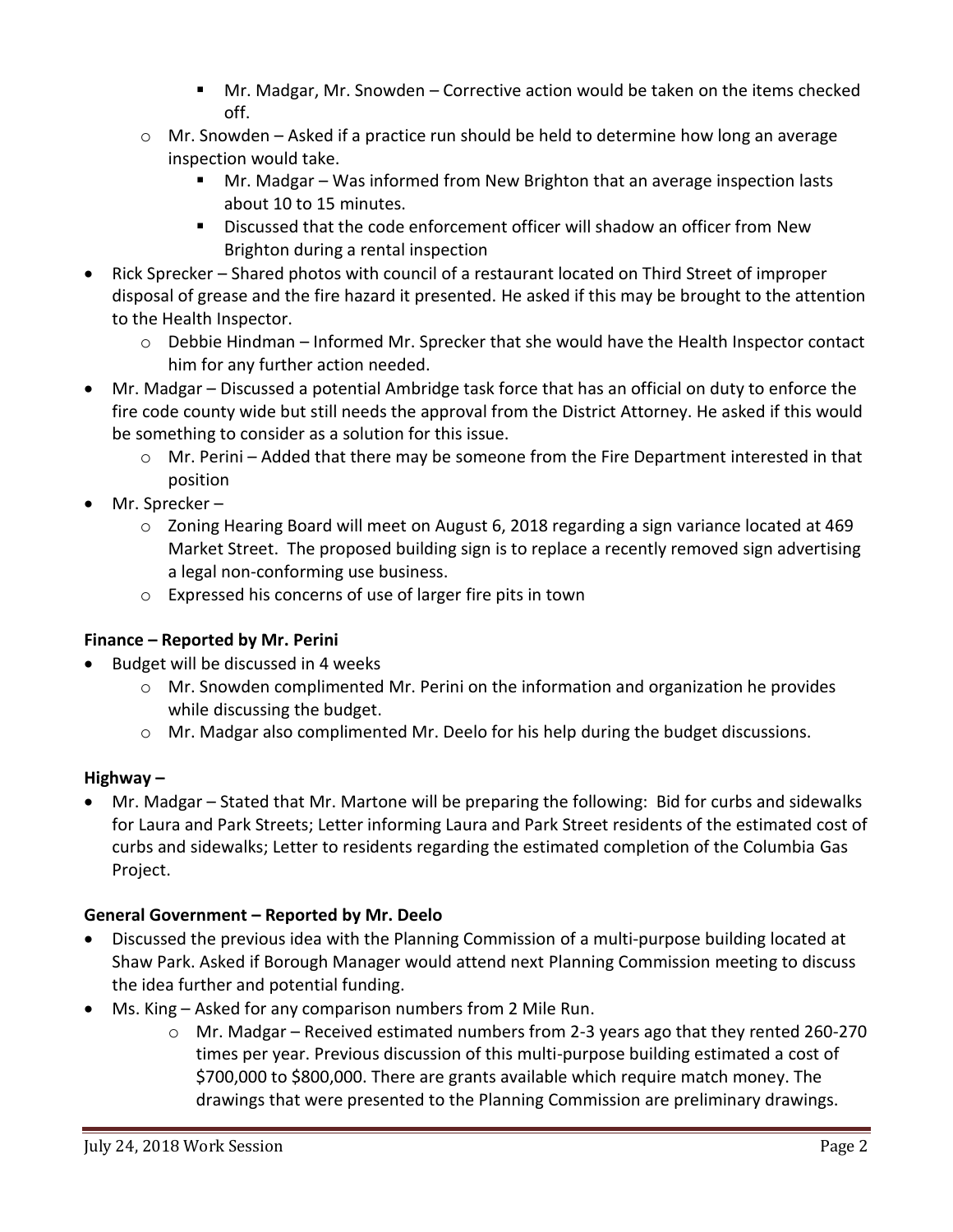- Mr. Snowden Would like to discuss at a later Council Meeting when more members are in attendance, the request for a location for a Veteran's Memorial and what steps need to be taken.
	- o Mr. Madgar Shared that the borough has been in contact with the Solicitor to discuss the potential memorial.
	- $\circ$  Mr. Deelo Need to consider who will be responsible for the maintenance of these memorials.
	- $\circ$  Ms. Hindman Shared a response from the Solicitor that explained a long term lease on borough property would be a better option for the borough to consider, that assigns maintenance responsibility and what type of monument.

### **Recreation –**

- Ms. King Shared that the pool looked good when recently visited.
- Mr. Snowden Attended the previous Shade Tree Commission meeting and the members are concerned with the current drought. Some recently planted trees have died and they would like to ask the borough to purchase water bags to help.
	- $\circ$  Mr. Madgar Believes the borough still has some left over, as they were just recently purchased within the past few years. The borough will follow up with the Shad Tree Commisson.
	- o Mr. Deelo Discussed the challenges of knowing when to use the water bags.
	- $\circ$  Mr. Madgar Asked the Shade Tree Commission to inform the borough of new trees so they can water them, whether with a map or a ribbon to identify new trees.
- Mr. Snowden Announced that the Shade Tree Commission is down to three members and are in need of more members.
- Ms. King Asked if the Chamber of Commerce had any updates on Touch-a-Truck.
	- $\circ$  Mr. Madgar Mr. DeGori had a meeting and has everything ready with the food vendors and Mr. Madgar will meet with Carrie Rowe to update her on the event since it is on the school's campus. There will be a following meeting later in August.

## **Borough Manager –**

- Mr. Madgar, Ms. Hindman and Mayor Hamilton went to a meeting this evening regarding details of the car cruise. Many different ideas will be added to this year's event. The car cruise will begin an hour earlier this year at 11AM and end at 8PM.
- Mr. Madgar and Ms. Hindman met with the county, and were informed they should receive a phone call by the end of the month regarding the \$300,000 grant needed for new dump trucks and leaf pickup trucks. The borough will have some match money approximately \$50,000 to \$70,000. If the borough would have decided on 100% match money, it would only be able to be used for recycling and not plowing during winter months etc. Ultimately the borough decided to do 75/25, and if approved the truck will be able to be used year round.
- The Shell Plant would like to provide six recycling receptacles to the borough that will be used for special events, such as the car cruise. The borough will then receive money back on their tonnage of recyclables reported.
- Asked for approval and a motion at the next Council Meeting for the borough to remove the fence that is currently owned by Sieger's Jewelry, located behind the borough, due to its deterioration. The deteriorating fence is not on borough property but would cause obstacles to install a new vinyl fence on borough property, which would provide safety for the Beaver Police Department. The borough has permission from Sieger's to remove their fence.